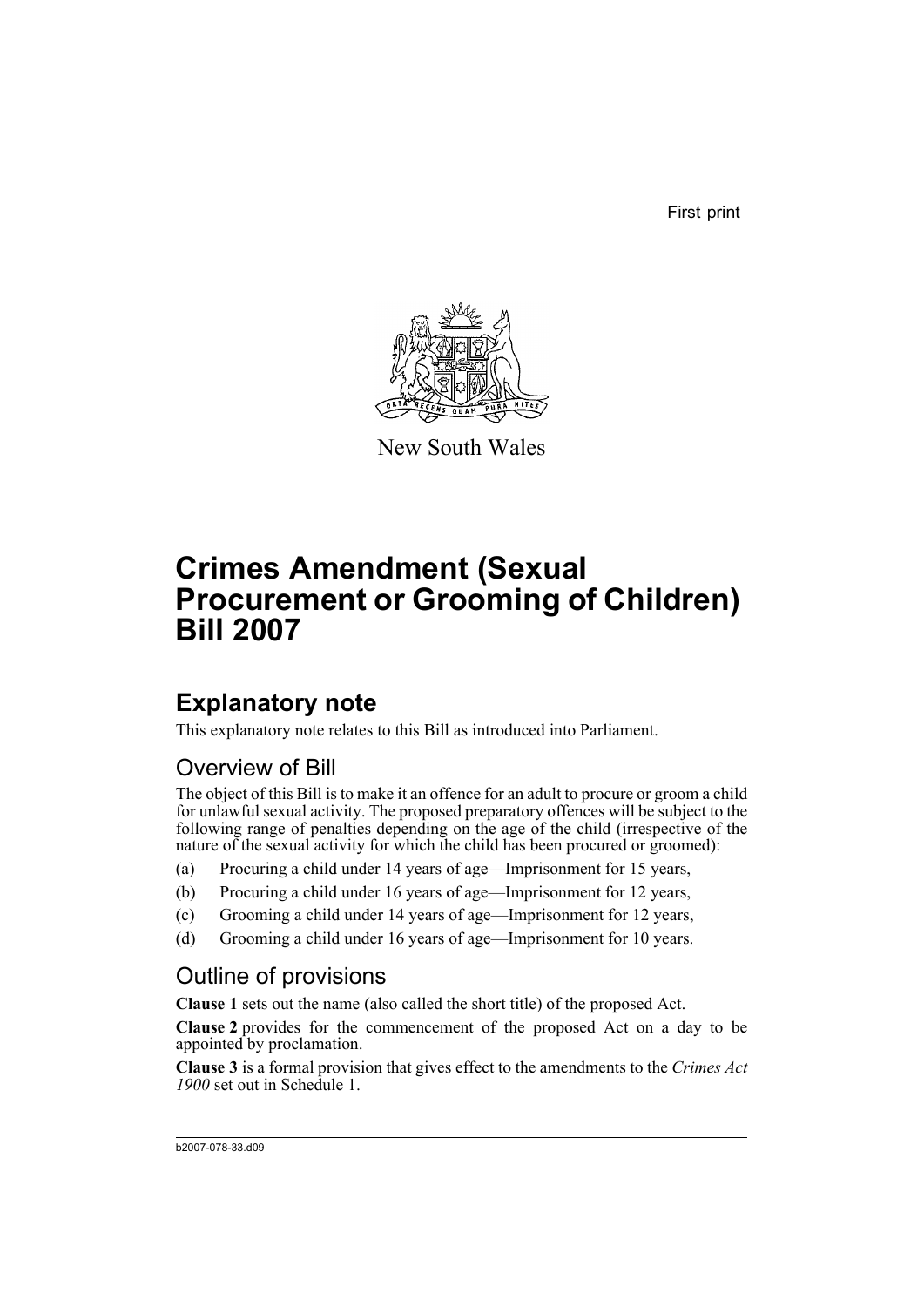Explanatory note

**Clause 4** is a formal provision that gives effect to the consequential amendments to the *Criminal Procedure Act 1986* set out in Schedule 2.

**Clause 5** is a formal provision that gives effect to a consequential amendment to the *Child Protection (Offenders Registration) Act 2000* set out in Schedule 3.

**Clause 6** provides for the repeal of the proposed Act after all the amendments made by the proposed Act have commenced.

### **Schedule 1 Amendment of Crimes Act 1900**

**Schedule 1 [1]** inserts proposed section 66EB into the *Crimes Act 1900* to make it an offence for an adult to procure or groom a child under 16 years of age for unlawful sexual activity, with the range of maximum penalties set out in the Overview.

Proposed section 66EB (1) defines expressions used in the proposed section. "Conduct" is defined to include communication by the internet, and "unlawful sexual activity" is defined to include acts of sexual intercourse or indecency with children and child prostitution and pornography offences.

Proposed section 66EB (2) provides that the procurement offence is committed if an adult person intentionally procures a child for unlawful sexual activity with that adult person or another person.

Proposed section 66EB (3) provides that the grooming offence is committed if an adult person engages in any conduct that exposes a child to indecent material (or provides a child with an intoxicating substance) with the intention of making it easier to procure the child for unlawful sexual activity with that adult person or another person.

Proposed section 66EB (4) provides that it is not necessary to specify or prove the particular unlawful sexual activity for which the child was or was to be procured.

Proposed section 66EB (5) extends the offence to a case in which a person who is being procured pretends to be a child (for example, by an investigating official in any communication over the internet).

Proposed section 66EB (6) requires the age of the child to be set out in the charge before the higher maximum penalties for children under 14 years can be imposed.

Proposed section 66EB (7) provides a defence if the accused reasonably believed that the person concerned was not a child.

Proposed section 66EB (8) makes provision for alternative verdicts.

**Schedule 1 [2]** ensures that the consent of the child is not a defence to a prosecution for an offence under proposed section 66EB.

**Schedule 1 [3]** extends the personal violence offences to which the AVO provisions of the Principal Act apply to the offences under proposed section 66EB.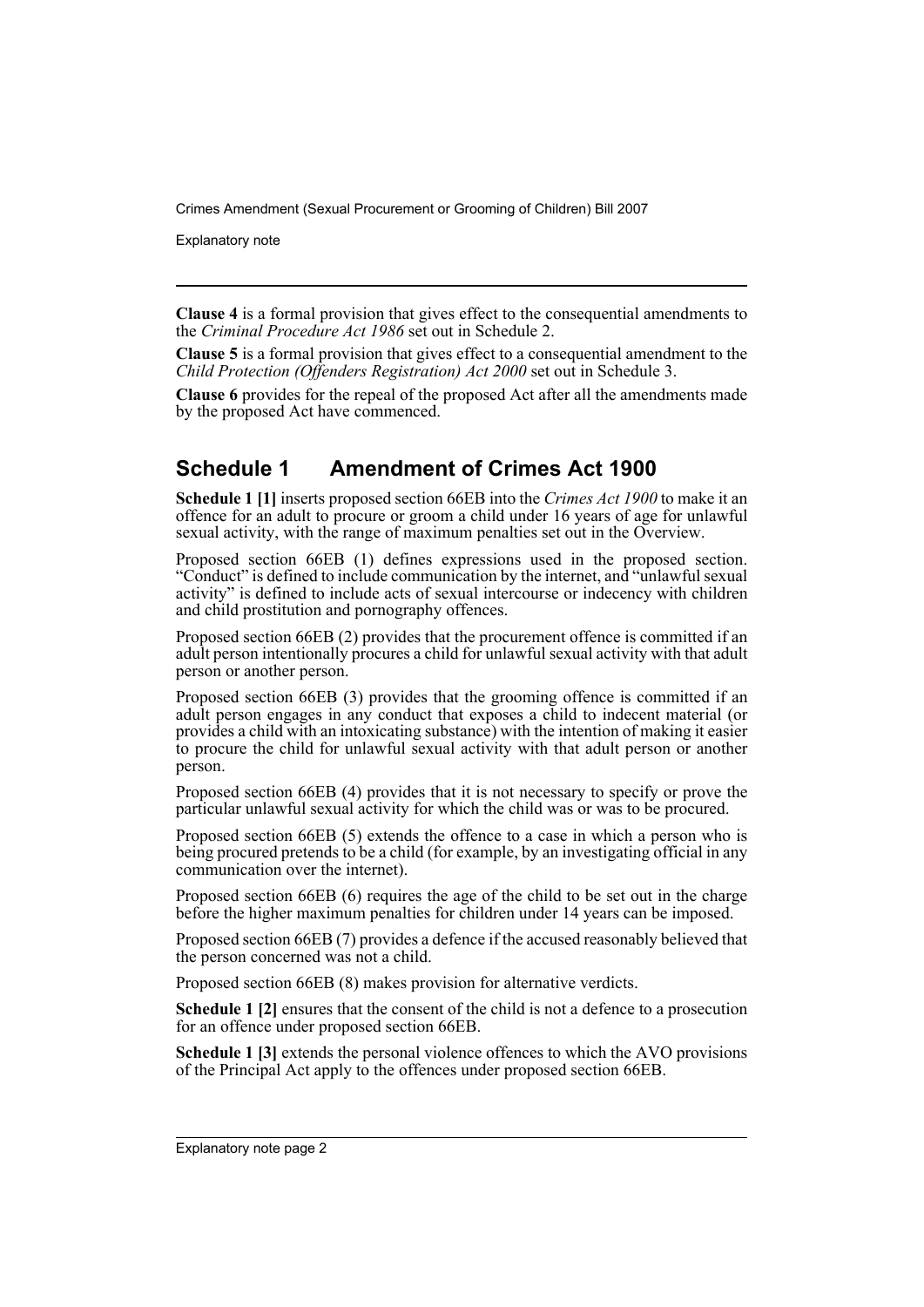Explanatory note

#### **Schedule 2 Consequential amendments to Criminal Procedure Act 1986**

**Schedule 2** [1] extends the procedural protections for child victims of sexual offences (and other related provisions) of the Act to offences under proposed section 66EB of the *Crimes Act 1900*.

**Schedule 2 [2]** enables proceedings for the offences under proposed section 66EB of the *Crimes Act 1900* to be heard and determined summarily without a jury in certain cases.

#### **Schedule 3 Consequential amendment to Child Protection (Offenders Registration) Act 2000**

**Schedule 3** extends the child sex offender registration scheme to persons convicted of offences under proposed section 66EB of the *Crimes Act 1900*.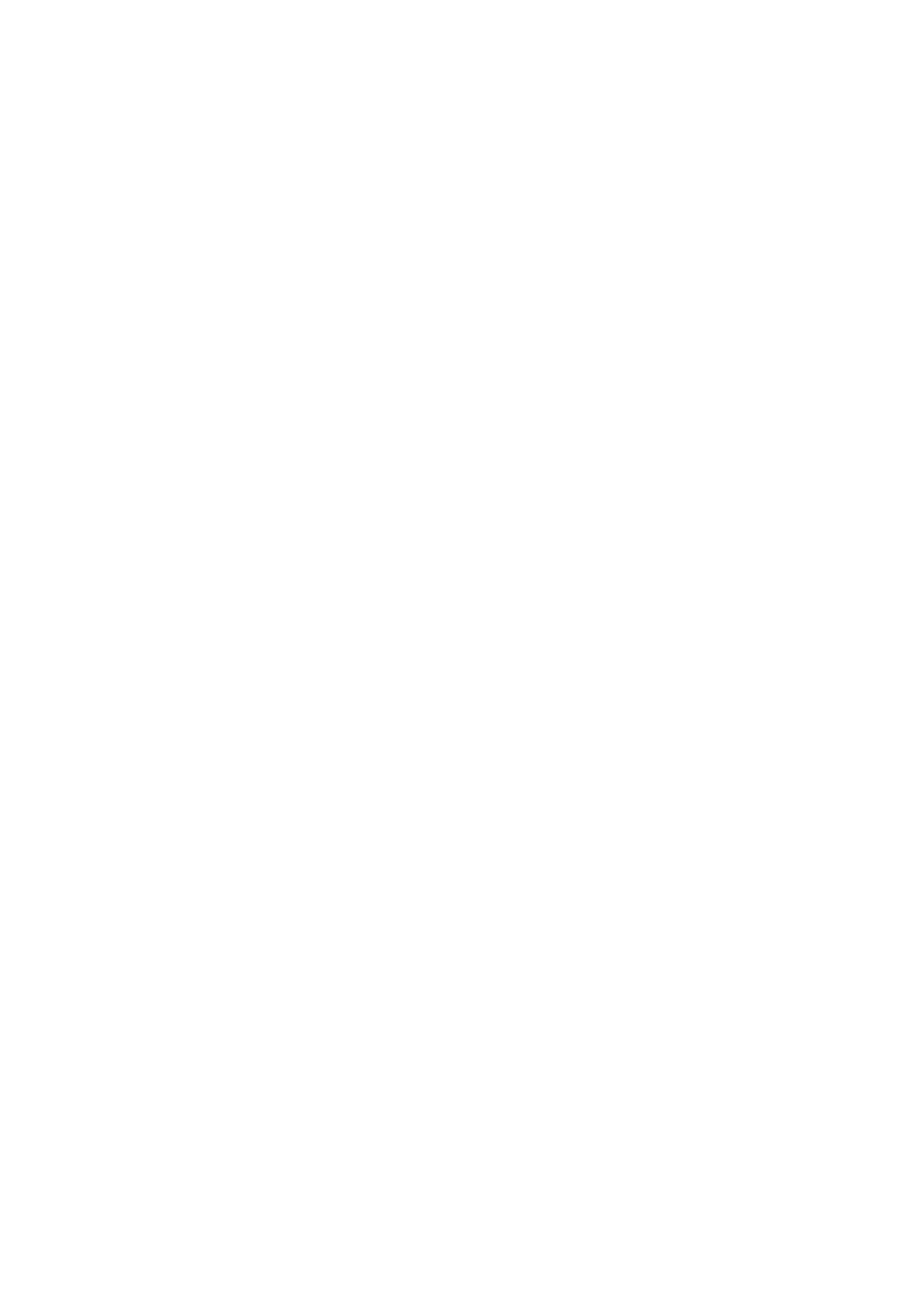First print



New South Wales

## **Crimes Amendment (Sexual Procurement or Grooming of Children) Bill 2007**

## **Contents**

|            |                                                                                        | Page |
|------------|----------------------------------------------------------------------------------------|------|
|            | Name of Act                                                                            |      |
| 2          | Commencement                                                                           |      |
| 3          | Amendment of Crimes Act 1900 No 40                                                     |      |
| 4          | Consequential amendments to Criminal Procedure Act<br>1986 No 209                      | 2    |
| 5.         | Consequential amendment to Child Protection (Offenders<br>Registration) Act 2000 No 42 | 2    |
| 6          | Repeal of Act                                                                          | 2    |
| Schedule 1 | Amendment of Crimes Act 1900 No 40                                                     | 3    |
| Schedule 2 | Consequential amendments to Criminal Procedure Act<br>1986 No 209                      | 6    |
| Schedule 3 | Consequential amendment to Child Protection (Offenders<br>Registration) Act 2000 No 42 |      |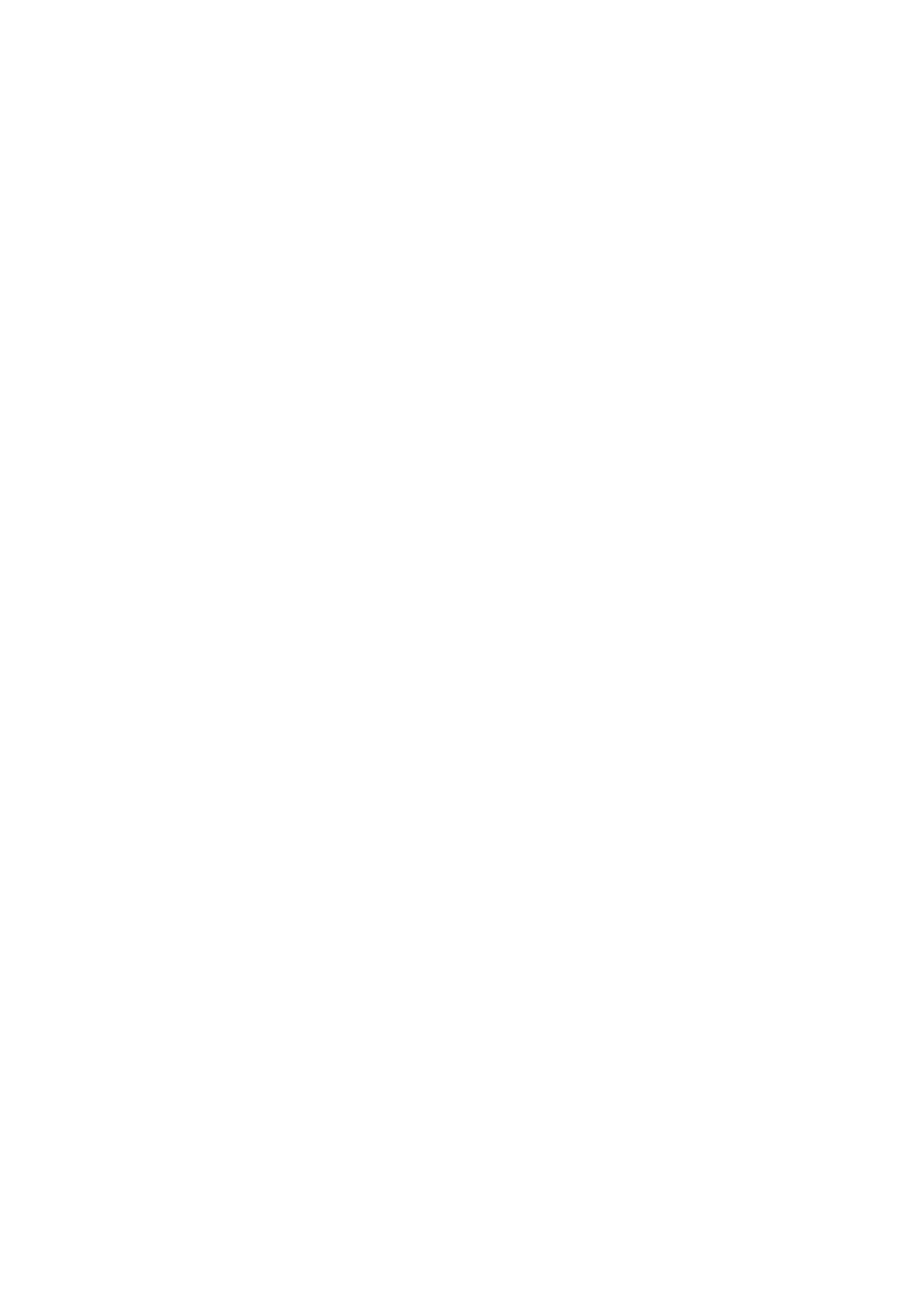

New South Wales

# **Crimes Amendment (Sexual Procurement or Grooming of Children) Bill 2007**

No , 2007

### **A Bill for**

An Act to amend the *Crimes Act 1900* with respect to the sexual procurement or grooming of children, and to make consequential amendments to other Acts.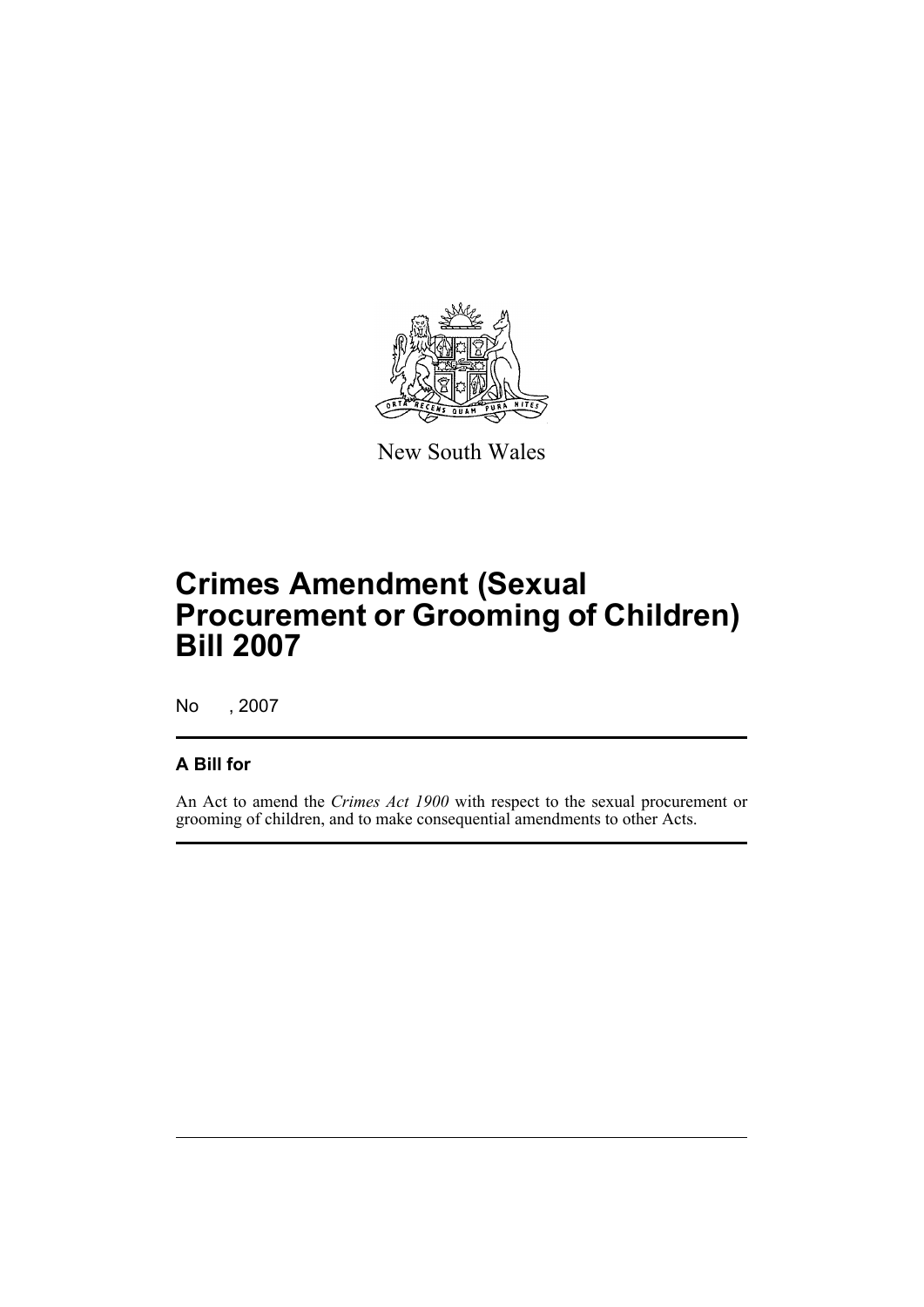<span id="page-7-5"></span><span id="page-7-4"></span><span id="page-7-3"></span><span id="page-7-2"></span><span id="page-7-1"></span><span id="page-7-0"></span>

|              | The Legislature of New South Wales enacts:                                                                                                                       | 1                   |  |
|--------------|------------------------------------------------------------------------------------------------------------------------------------------------------------------|---------------------|--|
| 1            | Name of Act                                                                                                                                                      | $\overline{2}$      |  |
|              | This Act is the Crimes Amendment (Sexual Procurement or Grooming<br>of Children) Act 2007.                                                                       | 3<br>$\overline{4}$ |  |
| $\mathbf{2}$ | <b>Commencement</b>                                                                                                                                              | 5                   |  |
|              | This Act commences on a day to be appointed by proclamation.                                                                                                     | 6                   |  |
| 3            | Amendment of Crimes Act 1900 No 40                                                                                                                               | $\overline{7}$      |  |
|              | The Crimes Act 1900 is amended as set out in Schedule 1.                                                                                                         | 8                   |  |
| 4            | Consequential amendments to Criminal Procedure Act 1986 No 209                                                                                                   | 9                   |  |
|              | The Criminal Procedure Act 1986 is amended as set out in Schedule 2.                                                                                             | 10                  |  |
| 5            | <b>Consequential amendment to Child Protection (Offenders Registration)</b><br>Act 2000 No 42                                                                    |                     |  |
|              | The Child Protection (Offenders Registration) Act 2000 is amended as<br>set out in Schedule 3.                                                                   | 13<br>14            |  |
| 6            | <b>Repeal of Act</b>                                                                                                                                             |                     |  |
|              | This Act is repealed on the day following the day on which this Act<br>(1)<br>commences.                                                                         | 16<br>17            |  |
|              | The repeal of this Act does not, because of the operation of section 30<br>(2)<br>of the <i>Interpretation Act 1987</i> , affect any amendment made by this Act. | 18<br>19            |  |
|              |                                                                                                                                                                  |                     |  |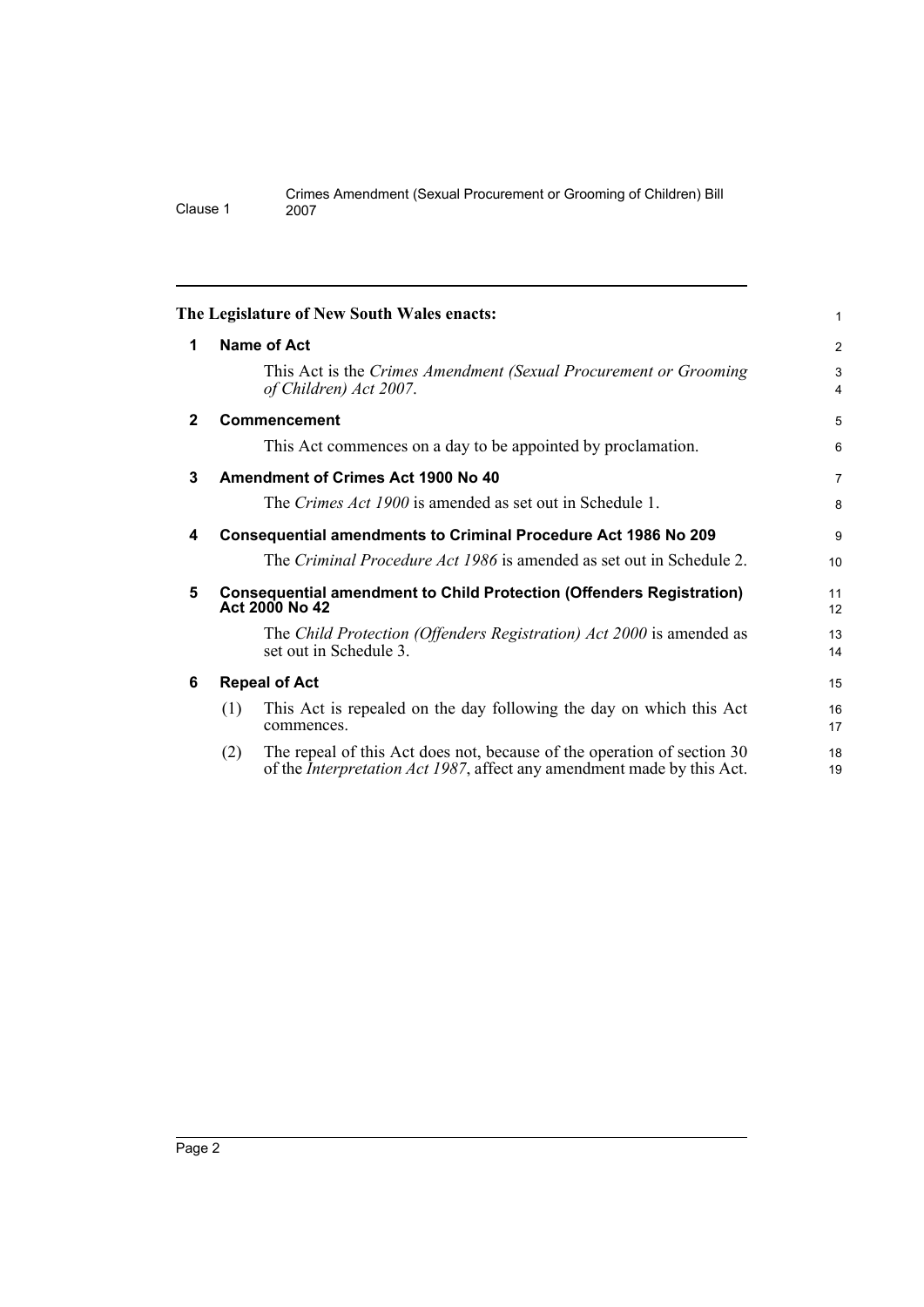Amendment of Crimes Act 1900 No 40 Schedule 1

(Section 3)

1

2

<span id="page-8-0"></span>

| <b>Schedule 1</b> | <b>Amendment of Crimes Act 1900 No 40</b> |  |
|-------------------|-------------------------------------------|--|
|                   |                                           |  |

| [1] |             | <b>Section 66EB</b> |                                                                                                                                                                                                                                                           | 3                     |
|-----|-------------|---------------------|-----------------------------------------------------------------------------------------------------------------------------------------------------------------------------------------------------------------------------------------------------------|-----------------------|
|     |             |                     | Insert after section 66EA:                                                                                                                                                                                                                                | 4                     |
|     | <b>66EB</b> |                     | Procuring or grooming child under 16 for unlawful sexual activity                                                                                                                                                                                         | 5                     |
|     |             | (1)                 | <b>Definitions</b>                                                                                                                                                                                                                                        | 6                     |
|     |             |                     | In this section:                                                                                                                                                                                                                                          | $\overline{7}$        |
|     |             |                     | <i>adult person</i> means a person who is of or over the age of<br>18 years.                                                                                                                                                                              | 8<br>$\boldsymbol{9}$ |
|     |             |                     | <i>child</i> means a person who is under the age of 16 years.                                                                                                                                                                                             | 10                    |
|     |             |                     | <i>conduct</i> includes:                                                                                                                                                                                                                                  | 11                    |
|     |             |                     | communicating in person or by telephone, the internet or<br>(a)<br>other means, or                                                                                                                                                                        | 12<br>13              |
|     |             |                     | providing any computer image, video or publication.<br>(b)                                                                                                                                                                                                | 14                    |
|     |             |                     | <i>unlawful sexual activity</i> means an act that constitutes an offence<br>under this Division or Division 10A or 15 (or, in the case of an<br>act occurring outside this State, that would constitute such an<br>offence if it occurred in this State). | 15<br>16<br>17<br>18  |
|     |             | (2)                 | <b>Procuring children</b>                                                                                                                                                                                                                                 | 19                    |
|     |             |                     | An adult person who intentionally procures a child for unlawful<br>sexual activity with that or any other person is guilty of an<br>offence.                                                                                                              | 20<br>21<br>22        |
|     |             |                     | Maximum penalty:                                                                                                                                                                                                                                          | 23                    |
|     |             |                     | in the case of a child who is under the age of 14 years—<br>(a)<br>imprisonment for 15 years, or                                                                                                                                                          | 24<br>25              |
|     |             |                     | (b)<br>in any other case—imprisonment for 12 years.                                                                                                                                                                                                       | 26                    |
|     |             | (3)                 | <b>Grooming children</b>                                                                                                                                                                                                                                  | 27                    |
|     |             |                     | An adult person:                                                                                                                                                                                                                                          | 28                    |
|     |             |                     | who engages in any conduct that exposes a child to<br>(a)<br>indecent material or provides a child with an intoxicating<br>substance, and                                                                                                                 | 29<br>30<br>31        |
|     |             |                     | who does so with the intention of making it easier to<br>(b)<br>procure the child for unlawful sexual activity with that or<br>any other person,                                                                                                          | 32<br>33<br>34        |
|     |             |                     | is guilty of an offence.                                                                                                                                                                                                                                  | 35                    |
|     |             |                     |                                                                                                                                                                                                                                                           |                       |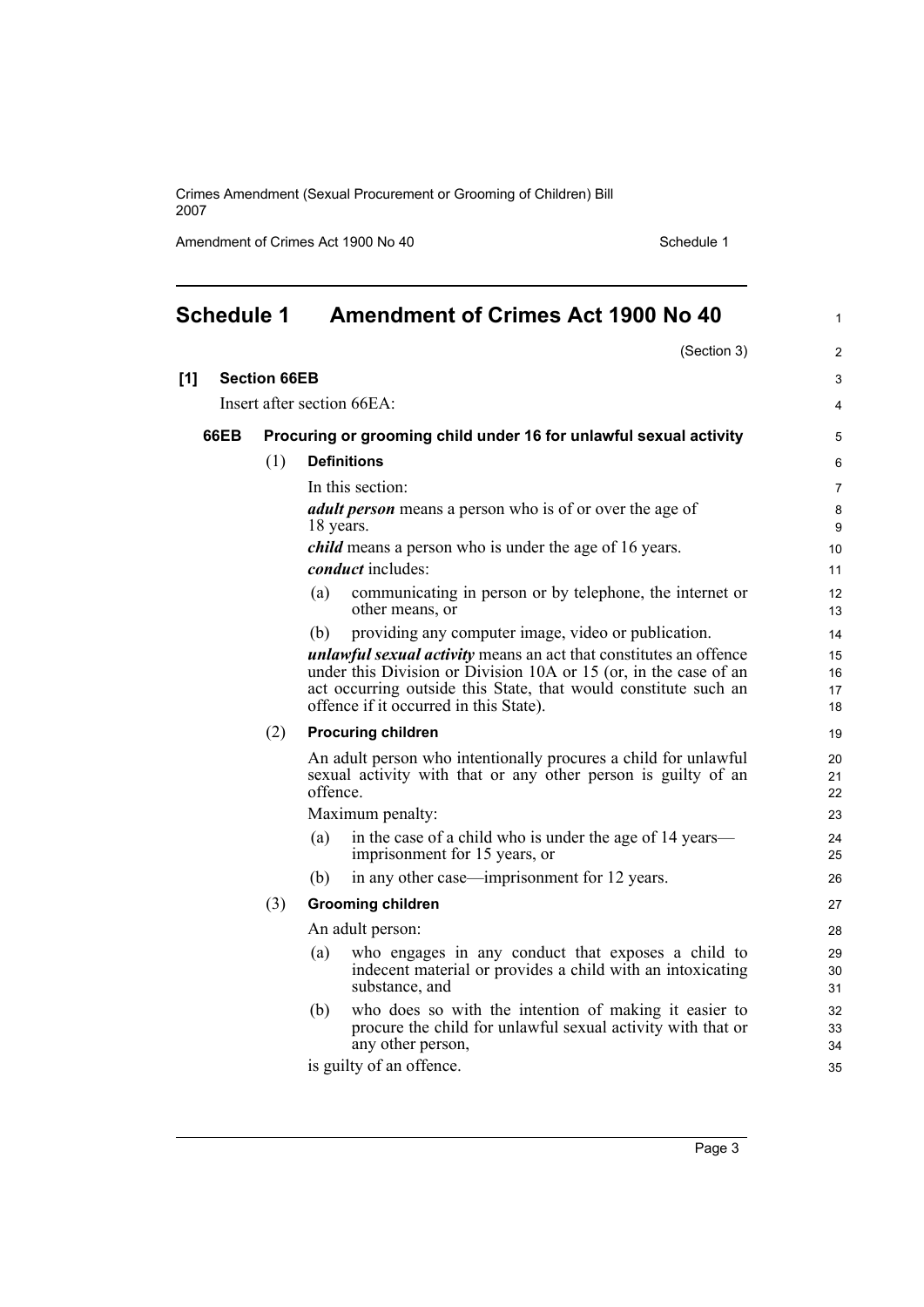Schedule 1 Amendment of Crimes Act 1900 No 40

Maximum penalty:

|     |     |                | Maximum penalty:                                                                                                                                                                                                                                                                                                                                                                                           | $\mathbf{1}$                     |
|-----|-----|----------------|------------------------------------------------------------------------------------------------------------------------------------------------------------------------------------------------------------------------------------------------------------------------------------------------------------------------------------------------------------------------------------------------------------|----------------------------------|
|     |     | (a)            | in the case of a child who is under the age of 14 years—<br>imprisonment for 12 years, or                                                                                                                                                                                                                                                                                                                  | $\overline{c}$<br>$\mathsf 3$    |
|     |     | (b)            | in any other case—imprisonment for 10 years.                                                                                                                                                                                                                                                                                                                                                               | $\overline{4}$                   |
|     | (4) |                | Unlawful sexual activity need not be particularised                                                                                                                                                                                                                                                                                                                                                        | 5                                |
|     |     |                | In any proceedings for an offence against this section, it is<br>necessary to prove that the child was or was to be procured for<br>unlawful sexual activity, but it is not necessary to specify or to<br>prove any particular unlawful sexual activity.                                                                                                                                                   | 6<br>7<br>8<br>9                 |
|     | (5) |                | <b>Fictitious children</b>                                                                                                                                                                                                                                                                                                                                                                                 | 10                               |
|     |     |                | A reference in this section to a child includes a reference to a<br>person who pretends to be a child if the accused believed that the<br>person was a child. In that case, a reference in this section:                                                                                                                                                                                                   | 11<br>12<br>13                   |
|     |     | (a)            | to unlawful sexual activity includes a reference to anything<br>that would be unlawful sexual activity if the person were a<br>child, and                                                                                                                                                                                                                                                                  | 14<br>15<br>16                   |
|     |     | (b)            | to the age of the child is a reference to the age that the<br>accused believed the person to be.                                                                                                                                                                                                                                                                                                           | 17<br>18                         |
|     | (6) |                | Charge for aggravated offence                                                                                                                                                                                                                                                                                                                                                                              | 19                               |
|     |     |                | The higher maximum penalty under subsection $(2)$ or $(3)$ in the<br>case of a child under the age of 14 years does not apply unless the<br>age of the child is set out in the charge for the offence.                                                                                                                                                                                                     | 20<br>21<br>22                   |
|     | (7) | <b>Defence</b> |                                                                                                                                                                                                                                                                                                                                                                                                            | 23                               |
|     |     | a child.       | It is a defence in proceedings for an offence against this section<br>if the accused reasonably believed that the other person was not                                                                                                                                                                                                                                                                     | 24<br>25<br>26                   |
|     | (8) |                | <b>Alternative verdict</b>                                                                                                                                                                                                                                                                                                                                                                                 | 27                               |
|     |     |                | If on the trial of a person charged with an offence against<br>subsection (2) the jury is not satisfied that the offence is proven<br>but is satisfied that the person has committed an offence against<br>subsection $(3)$ , the jury may acquit the person of the offence<br>charged and find the person guilty of an offence against<br>subsection (3). The person is liable to punishment accordingly. | 28<br>29<br>30<br>31<br>32<br>33 |
| [2] |     |                | Section 77 Consent no defence in certain cases                                                                                                                                                                                                                                                                                                                                                             | 34                               |
|     |     |                | Insert ", 66EB" after "66EA".                                                                                                                                                                                                                                                                                                                                                                              | 35                               |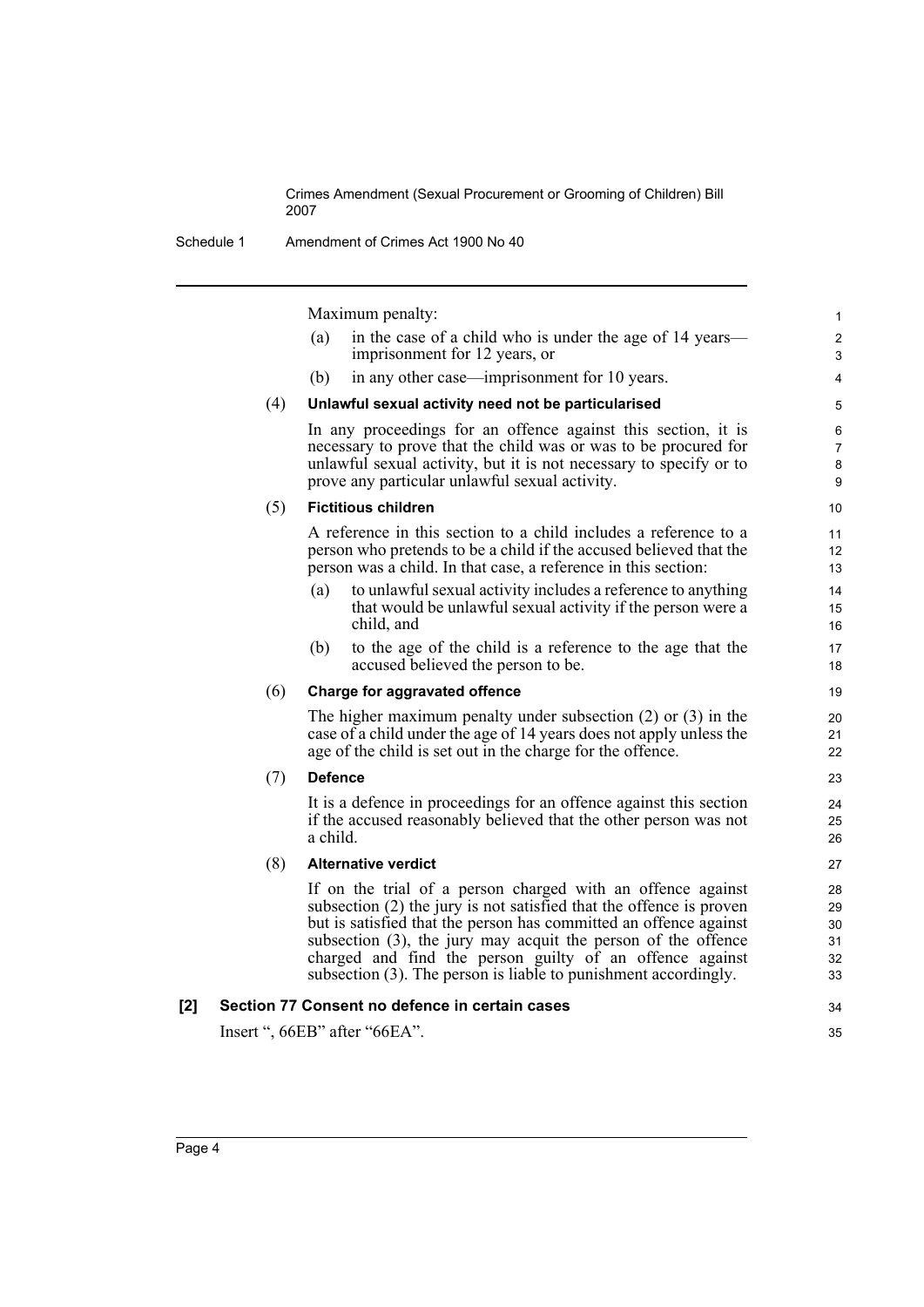Amendment of Crimes Act 1900 No 40 Schedule 1

1 2

### **[3] Section 562A Definition of "personal violence offence"** Insert ", 66EB" after "66EA".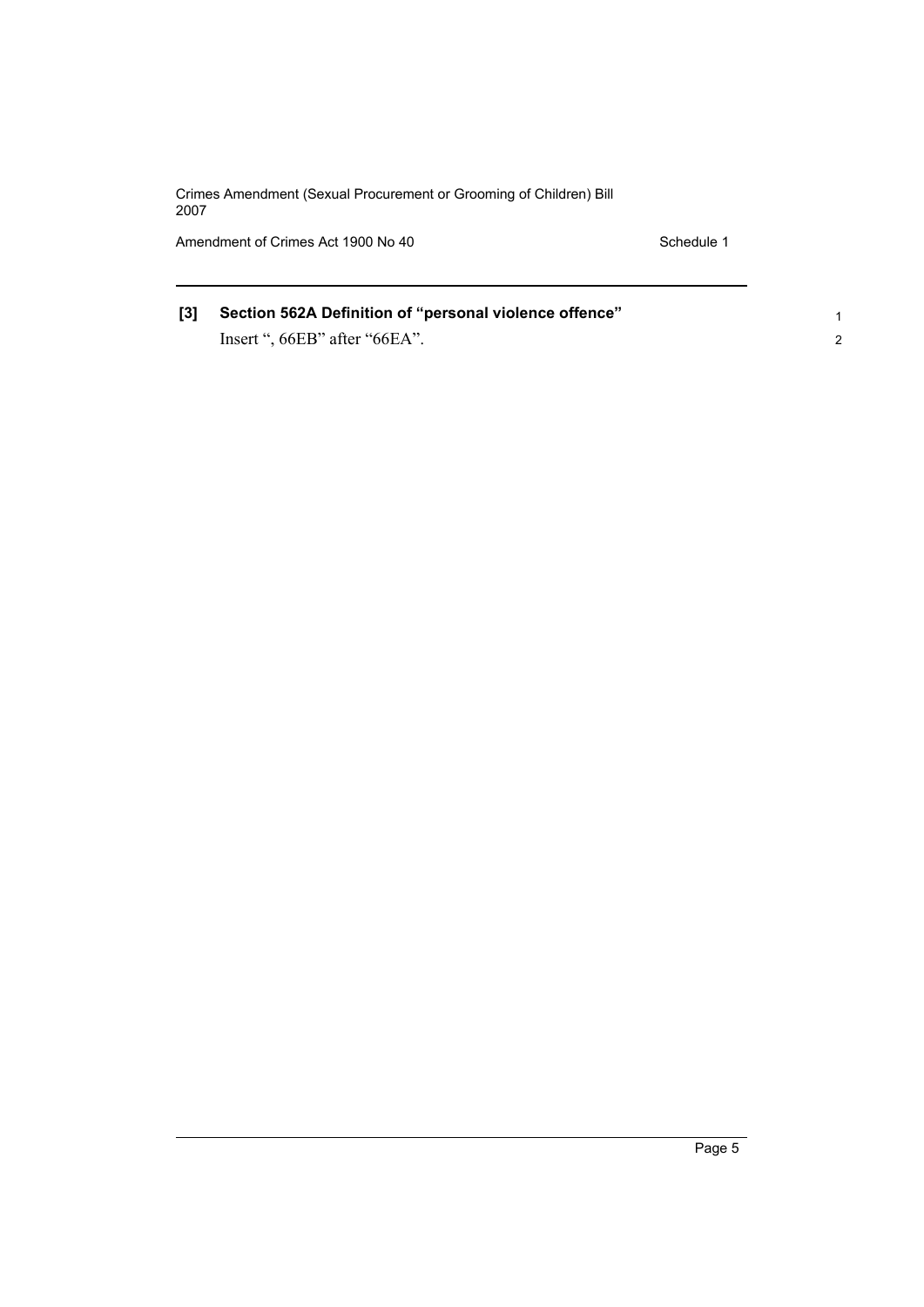Schedule 2 Consequential amendments to Criminal Procedure Act 1986 No 209

### <span id="page-11-0"></span>**Schedule 2 Consequential amendments to Criminal Procedure Act 1986 No 209**

(Section 4)

1 2

3

| [1] | Section 3 (1) Definition of "prescribed sexual offence"                           | 4      |
|-----|-----------------------------------------------------------------------------------|--------|
| [2] | Insert ", 66EB" after "66EA".<br>Schedule 1 Indictable offences triable summarily | 5<br>6 |
|     | Omit "or $610(1)$ or $(1A)$ " from clause 1 of Table 2.                           | 7      |
|     | Insert instead ", $61O(1)$ or $(1A)$ or $66EB$ ".                                 | 8      |